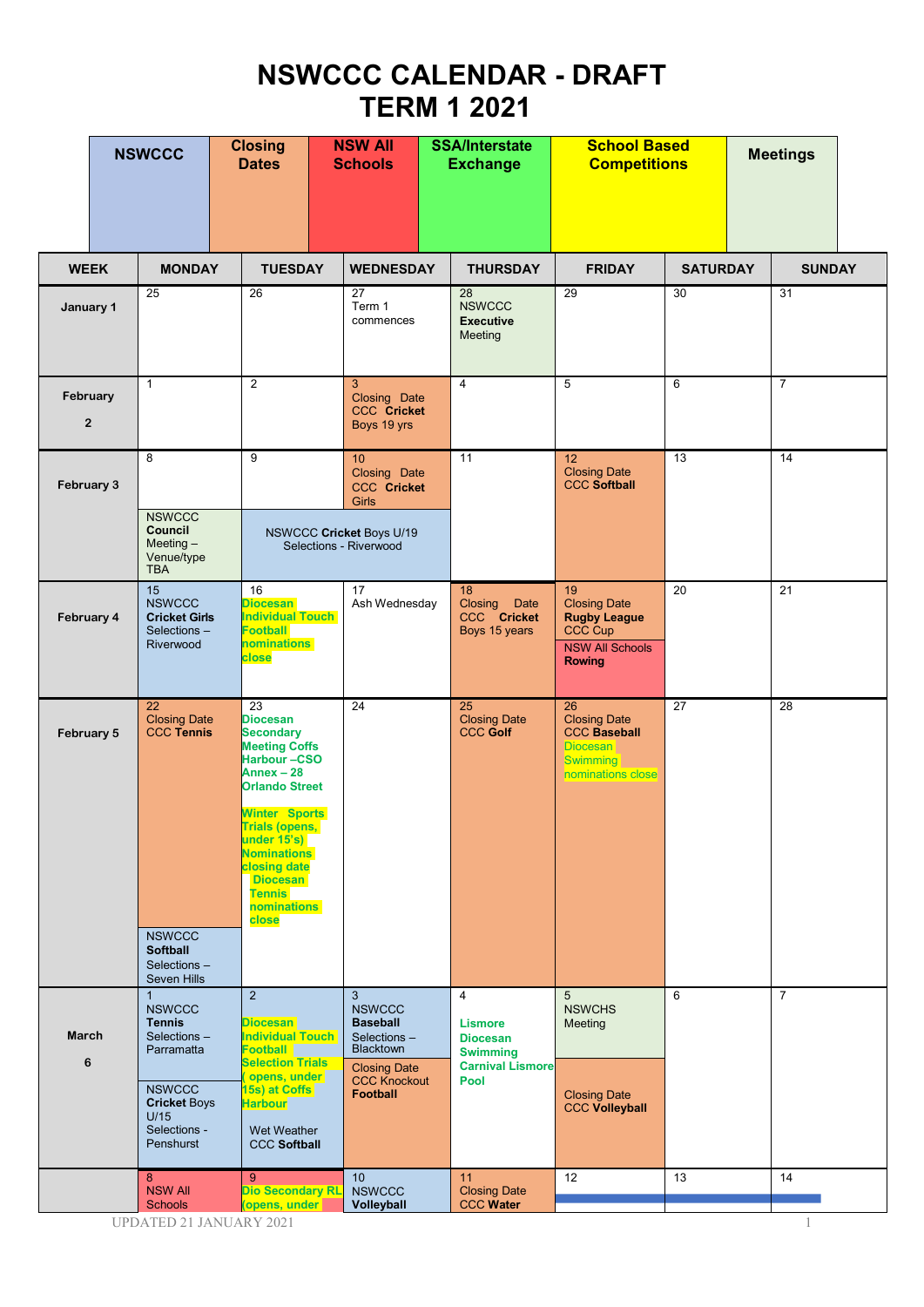| March | <b>Softball Girls</b>                          | 15's, Football<br>(soccer B/G)             | Selections-<br>Homebush            | Polo<br><b>Backup date</b>         |  |  |
|-------|------------------------------------------------|--------------------------------------------|------------------------------------|------------------------------------|--|--|
| 7     | Selections -<br><b>Blacktown</b>               | <b>Selections at</b><br>Lismore & Dio      |                                    | <b>Diocesan</b><br><b>Swimming</b> |  |  |
|       |                                                | Tennis I                                   |                                    |                                    |  |  |
|       |                                                | <b>Championships</b><br><b>Venue Tweed</b> |                                    | <b>Diocesan</b><br><b>Open</b>     |  |  |
|       |                                                | <b>NSW All</b>                             |                                    | <b>Basketball</b><br>nominations   |  |  |
|       |                                                | <b>Schools</b>                             |                                    | due                                |  |  |
|       |                                                | <b>Softball Boys</b><br>Selections -       |                                    |                                    |  |  |
|       |                                                | <b>Blacktown</b>                           | Wet Weather<br><b>CCC Tennis</b>   |                                    |  |  |
|       | NSWCCC Golf<br>Selections -<br>Macquarie Links |                                            | Wet Weather<br><b>CCC Baseball</b> |                                    |  |  |
|       |                                                |                                            |                                    |                                    |  |  |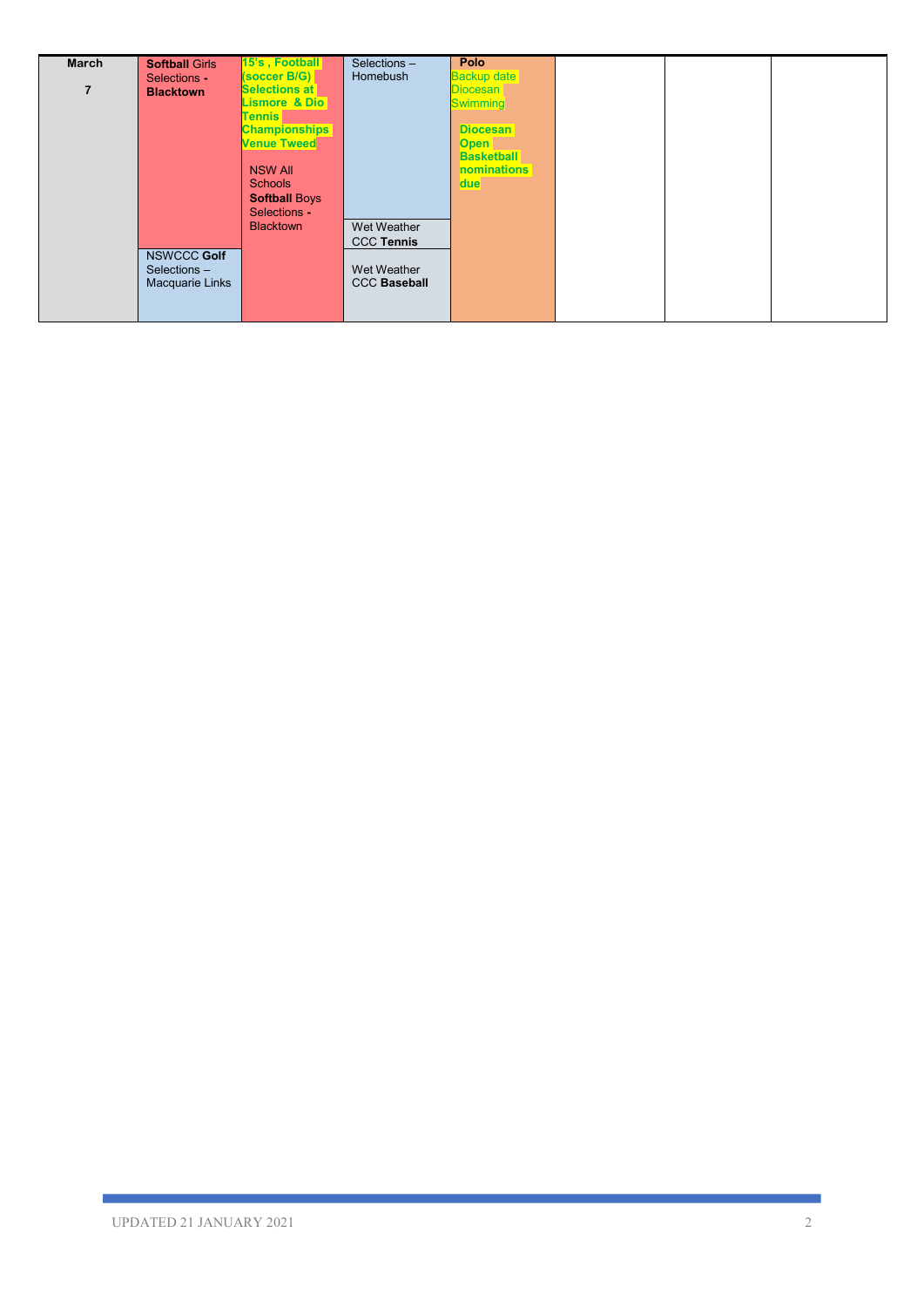|                 | 15                                         | 16                                                                    | 17                                                                                   | 18                                         | 19                                        | 20 | 21                            |
|-----------------|--------------------------------------------|-----------------------------------------------------------------------|--------------------------------------------------------------------------------------|--------------------------------------------|-------------------------------------------|----|-------------------------------|
|                 | <b>Closing Date</b><br><b>CCC Hockey</b>   | <b>Backup date</b><br><b>Dio Secondary RL</b>                         | <b>B/U</b> date                                                                      | <b>North &amp; South</b>                   | <b>Entries Due CCC</b><br><b>Swimming</b> |    |                               |
| March           | <b>NSWCCC</b>                              | Opens, under 15's Diocesan Touch<br><b>Football (soccer</b>           | <b>Football Selection</b>                                                            | <b>Football (soccer</b><br>nominations due | $-$ TBC                                   |    |                               |
| 8               | Water Polo<br>Selections -                 | <b>B/G) Selections at Trials at Coffs</b><br><b>Lismore &amp; Dio</b> | <b>Harbour</b>                                                                       |                                            | <b>Closing Date</b><br><b>CCC Diving</b>  |    |                               |
|                 | Ryde                                       | <b>Tennis</b><br><b>Championships</b>                                 |                                                                                      |                                            |                                           |    |                               |
|                 |                                            | <b>Venue Tweed</b>                                                    |                                                                                      |                                            |                                           |    |                               |
|                 | <b>NSW All</b>                             |                                                                       |                                                                                      |                                            |                                           |    |                               |
|                 | Schools 15<br>years Cricket<br>- Blacktown |                                                                       | NSW All Schools Cricket - U/19 years Boys & Girls<br><b>Championships - Maitland</b> |                                            |                                           |    |                               |
|                 | 22<br><b>NSWCCC</b>                        | 23                                                                    | 24<br>Western Rugby                                                                  | 25<br><b>Diocesan Open</b>                 | 26                                        | 27 | 28                            |
|                 | <b>Hockey</b><br>Selections-               | <b>Diocesan</b><br><b>Secondary North</b>                             | League<br>Selections-                                                                | <b>Basketball Coffs</b><br><b>Harbour</b>  |                                           |    |                               |
|                 | Moorebank                                  | <b>Opens Football</b><br>(soccer) Lismore @                           | Forbes                                                                               |                                            |                                           |    |                               |
|                 |                                            | <b>Northern Rivers</b><br>Football Academy -                          |                                                                                      |                                            |                                           |    |                               |
|                 |                                            | <b>East Lismore</b>                                                   |                                                                                      |                                            |                                           |    |                               |
|                 |                                            |                                                                       | <b>Northern</b><br><b>Country Rugby</b><br>League                                    |                                            |                                           |    |                               |
| <b>March</b>    |                                            |                                                                       | Selections -<br><b>Smithtown</b>                                                     |                                            |                                           |    |                               |
| 9               |                                            |                                                                       | Sydney<br>Independent                                                                |                                            |                                           |    |                               |
|                 |                                            |                                                                       | <b>Rugby League</b><br>Selections-                                                   |                                            |                                           |    |                               |
|                 |                                            |                                                                       | Norford Park                                                                         |                                            |                                           |    |                               |
|                 |                                            | NSW All Schools Tennis -                                              | <b>NSW All</b><br><b>Schools</b>                                                     |                                            |                                           |    |                               |
|                 |                                            | <b>Bathurst</b>                                                       | <b>Baseball-</b><br><b>Central Coast</b>                                             |                                            |                                           |    |                               |
| March/          | 29<br><b>NSWCCC</b>                        | 30<br><b>NSW All School</b>                                           | 31<br><b>CCC Touch</b>                                                               | 1<br>Last Day Term                         | $\overline{2}$<br>Good Friday             | 3  | 4<br>Easter Sunday            |
| April           | <b>Swimming and</b><br><b>Diving</b>       | <b>Triathlon</b><br>Individuals $-$                                   | Selections -<br><b>Nelson Bay</b>                                                    |                                            |                                           |    |                               |
| 10              | Championships<br>Homebush                  | Penrith - TBC                                                         | <b>Diocesan</b><br><b>Secondary South</b>                                            |                                            |                                           |    |                               |
|                 |                                            |                                                                       | <b>Opens Football</b><br>(soccer) Kempsey                                            |                                            |                                           |    |                               |
|                 |                                            |                                                                       | <b>Backup</b>                                                                        |                                            |                                           |    |                               |
|                 |                                            |                                                                       | date<br>for<br><b>North</b>                                                          |                                            |                                           |    |                               |
|                 |                                            |                                                                       | <b>Colleges</b><br><b>Open</b>                                                       |                                            |                                           |    |                               |
|                 |                                            |                                                                       | <b>Football</b><br><b>Lismore</b>                                                    |                                            |                                           |    |                               |
|                 |                                            |                                                                       | <b>NSW All School</b><br>$Triathlon -$<br><b>Teams - TBC</b>                         | <b>Closing Date</b><br><b>CCC AFL</b>      |                                           |    |                               |
|                 | 5<br>Easter                                | 6                                                                     | $\overline{7}$                                                                       | 8                                          | 9                                         | 10 | 11                            |
|                 | Monday                                     |                                                                       |                                                                                      |                                            |                                           |    |                               |
| April           |                                            |                                                                       |                                                                                      |                                            |                                           |    |                               |
| <b>SCHOOL</b>   |                                            |                                                                       | NSW All Schools Sailing Championships - Belmont                                      |                                            |                                           |    |                               |
| <b>HOLIDAYS</b> |                                            |                                                                       | NSW v QLD 19 years Cricket Exchange - Newcastle - TBC                                |                                            |                                           |    |                               |
|                 | 12                                         | 13                                                                    | 14                                                                                   | 15                                         | 16<br>End of School                       | 17 | 18<br>NSW v QLD 15            |
|                 |                                            |                                                                       |                                                                                      |                                            | Holidays                                  |    | years Cricket<br>$Exchange -$ |
|                 |                                            |                                                                       |                                                                                      |                                            |                                           |    | <b>Bundaberg QLD</b>          |
|                 |                                            | NSWCCC Rugby League Girls Development Camp -<br>Campbelltown          |                                                                                      |                                            |                                           |    |                               |
|                 |                                            |                                                                       |                                                                                      |                                            |                                           |    |                               |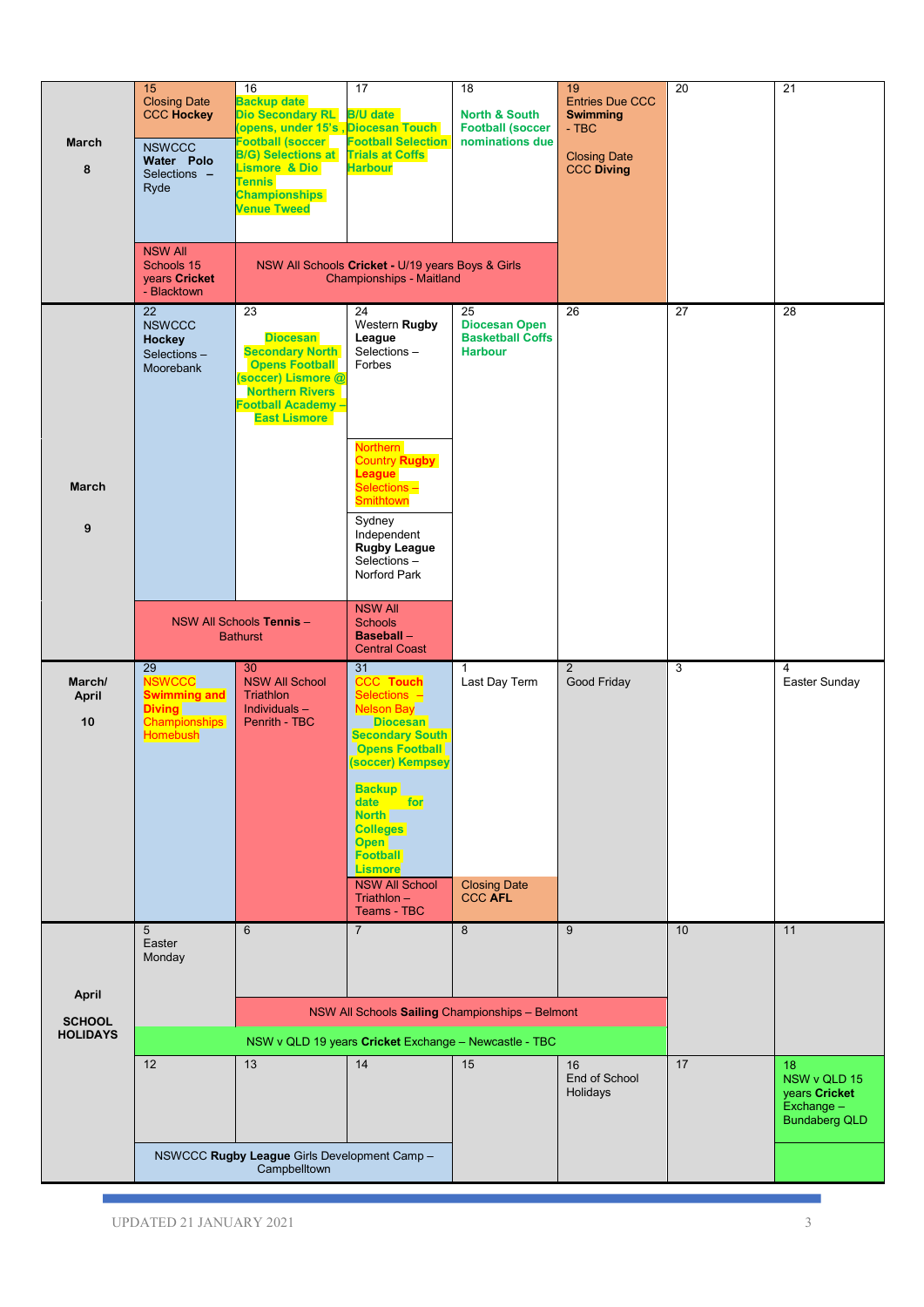## **NSWCCC CALENDAR – DRAFT TERM 2 2021**

| <b>WEEK</b>               | <b>MONDAY</b>                                                                                                                                                            | <b>TUESDAY</b>                                                                      | <b>WEDNESDAY</b>                                                                                                                                                                                             | <b>THURSDAY</b>                                                                                      | <b>FRIDAY</b>                                                                                                                                                                                  | <b>SATURDAY</b> | <b>SUNDAY</b>                                                                  |
|---------------------------|--------------------------------------------------------------------------------------------------------------------------------------------------------------------------|-------------------------------------------------------------------------------------|--------------------------------------------------------------------------------------------------------------------------------------------------------------------------------------------------------------|------------------------------------------------------------------------------------------------------|------------------------------------------------------------------------------------------------------------------------------------------------------------------------------------------------|-----------------|--------------------------------------------------------------------------------|
|                           | 19<br>Term 2<br>commences                                                                                                                                                | 20<br><b>NSWCCC AFL</b><br><b>Girls Selections</b><br>$-Wagga$                      | 21<br><b>NSWCCC</b><br><b>AFL Boys</b><br>Selections-                                                                                                                                                        | 22<br><b>Closing Date</b><br><b>CCC Netball</b>                                                      | 23<br><b>Closing Date</b><br><b>CCC Rugby</b>                                                                                                                                                  | 24              | 25<br>Anzac Day                                                                |
| <b>April</b><br>1         | <b>NSWCCC</b><br>Swimming $-$<br><b>Long Distance</b><br>Close                                                                                                           |                                                                                     | Wagga<br><b>Diocesan</b><br><b>Secondary</b><br>Nth v Sth<br><b>Football</b><br>(soccer) Finals<br><b>Coffs Harbour</b>                                                                                      | <b>NSW All Schools</b><br>U/16 Volleyball<br>Selections-<br><b>Homebush</b>                          | <b>NSW All</b><br><b>Schools Hockey</b><br><b>Selections Girls</b><br>$U/16 -$<br>Moorebank -<br><b>TBC</b>                                                                                    |                 |                                                                                |
|                           |                                                                                                                                                                          |                                                                                     |                                                                                                                                                                                                              | NSW v QLD 15 years Cricket Exchange - Bundaberg QLD - TBC                                            |                                                                                                                                                                                                |                 |                                                                                |
|                           |                                                                                                                                                                          |                                                                                     |                                                                                                                                                                                                              |                                                                                                      |                                                                                                                                                                                                |                 | SSA Tennis-<br>Perth WA                                                        |
| April/May<br>$\mathbf{2}$ | 26                                                                                                                                                                       | 27<br><b>NSWCCC</b><br><b>Netball 15</b><br>years<br>Selections-<br><b>Homebush</b> | 28<br><b>Backup date</b><br><b>Dio Secondary</b><br><b>Nth v Sth Football</b><br><b>Coffs Harbour</b><br><b>NSWCCC</b><br><b>Netball Open</b><br>Selections-<br>Homebush<br>Southern<br><b>Country Rugby</b> | 29<br><b>Closing Date</b><br><b>CCC Basketball</b><br>selections                                     | 30<br><b>Closing date</b><br><b>Diocesan</b><br><b>Cross Country</b><br>nominations                                                                                                            | $\mathbf{1}$    | $\overline{2}$                                                                 |
|                           |                                                                                                                                                                          |                                                                                     | League<br>Selections -<br>Wagga                                                                                                                                                                              | <b>Closing Date</b><br><b>CCC Football</b><br>Boys 16 years                                          |                                                                                                                                                                                                |                 | SSA Tennis - Perth WA                                                          |
| <b>May</b><br>3           | $\mathbf{3}$<br><b>NSWCCC</b><br><b>Basketball</b><br>Selections-<br><b>Hills</b><br><b>Closing date</b><br><b>Diocesan Junior</b><br><b>Football</b><br><b>GALA DAY</b> | $\overline{4}$<br><b>NSWCCC</b><br>Rugby 18<br>years<br>Selections-<br>Eastwood     | 5 <sup>5</sup><br><b>NSWCCC</b><br><b>Football 16</b><br>years<br>Selections-<br>Kirrawee<br><b>NSWCCC</b><br><b>Rugby 7s Girls</b><br>Selections -<br>Eastwood                                              | 6                                                                                                    | $\overline{7}$<br><b>NSW All</b><br><b>Schools</b><br><b>Selections</b><br><b>Netball 15 years</b><br>- Homebush                                                                               | 8               | 9                                                                              |
|                           |                                                                                                                                                                          |                                                                                     | NSWCCC Rugby 16 years<br>Selections - Eastwood                                                                                                                                                               |                                                                                                      |                                                                                                                                                                                                |                 |                                                                                |
|                           |                                                                                                                                                                          |                                                                                     | SSA Tennis - Perth WA                                                                                                                                                                                        |                                                                                                      |                                                                                                                                                                                                |                 |                                                                                |
| <b>May</b><br>4           | 10                                                                                                                                                                       | 11<br><b>NSWCCC</b><br><b>Executive</b><br>Meeting $-$ V/C                          | 12                                                                                                                                                                                                           | 13                                                                                                   | 14                                                                                                                                                                                             | 15              | 16                                                                             |
|                           |                                                                                                                                                                          |                                                                                     |                                                                                                                                                                                                              | <b>NAPLAN</b>                                                                                        |                                                                                                                                                                                                |                 | NSW All Schools Sailing -<br>Nymboida                                          |
| <b>May</b>                | 17                                                                                                                                                                       | 18                                                                                  | 19<br><b>NSWCCC</b><br><b>Rugby League</b><br>Meeting $-$ St<br>Mary's                                                                                                                                       | 20<br><b>Closing Date</b><br><b>CCC Basketball</b><br>Open<br>Championships                          | 21<br><b>Diocesan Cross</b><br><b>Country Grafton</b><br><b>NSWCCC</b><br><b>Knockout</b><br><b>Football Round</b><br>1 to be<br>completed<br><b>Closing Date</b><br>Team CCC<br><b>Tennis</b> | 22              | 23<br><b>NSW All</b><br><b>Schools Rugby</b><br>U/16 & U18<br><b>CCC v CHS</b> |
| 5                         |                                                                                                                                                                          | NSW All Schools Sailing -<br>Nymboida                                               |                                                                                                                                                                                                              | <b>NSWCCC Rugby</b><br>League Officials<br>$Dinner - St$<br>Mary's<br>NSWCCC Rugby League Selections | NSWCCC Rugby Camp -<br>Narrabeen                                                                                                                                                               |                 |                                                                                |
|                           |                                                                                                                                                                          |                                                                                     | <b>NAPLAN</b>                                                                                                                                                                                                | - St Mary's                                                                                          |                                                                                                                                                                                                |                 |                                                                                |
|                           |                                                                                                                                                                          |                                                                                     |                                                                                                                                                                                                              |                                                                                                      |                                                                                                                                                                                                |                 |                                                                                |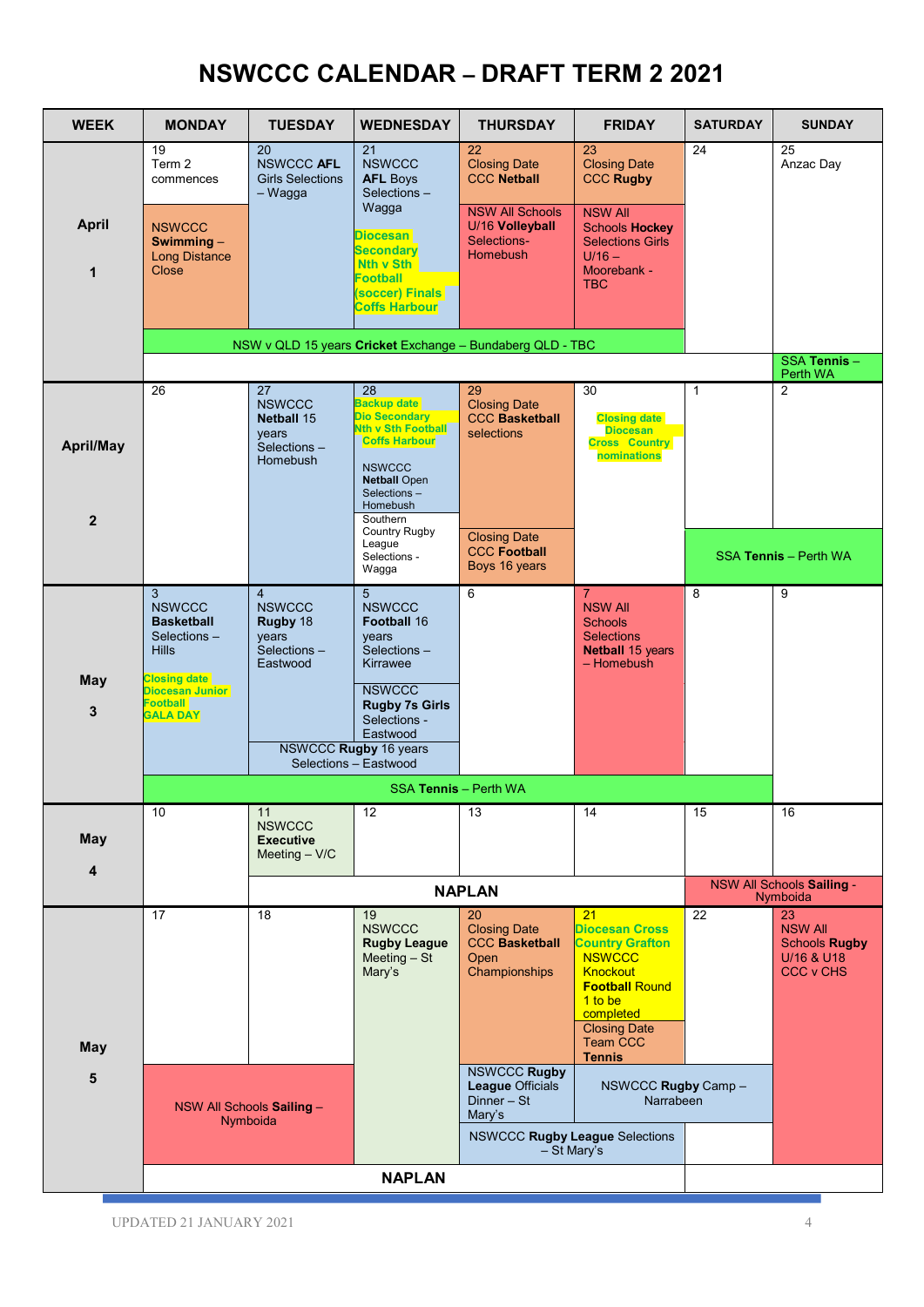| May<br>6                   | 24<br><b>NSW All</b><br><b>Schools AFL</b><br><b>Girls Selections</b><br>- Albury<br>Wet Weather<br>CCC<br>Football 16<br>years<br>Selections-<br>Glenwood | 25<br><b>Closing Date</b><br><b>CCC Cross</b><br><b>Country</b><br><b>NSW All</b><br><b>Schools AFL</b><br><b>Boys Selections</b><br>- Albury<br>NSW All Schools Strokeplay Golf - Batemans Bay                                                                        | 26<br><b>NSWCCC Football Selections-</b><br>Glenwood - Boys 19s, Girls 18s                                                                    | 27                                                                                                                                 | 28<br><b>NSW All Schools</b><br><b>Selections</b><br><b>Swimming and</b><br>$Diving -$<br>Homebush<br><b>B/U date Diocesan</b><br><b>Secondary Cross</b><br><b>Country Grafton</b><br>NSW All Schools Matchplay Golf-<br><b>Batemans Bay</b> | 29<br><b>NSWCCC</b><br><b>Rugby</b><br>League<br>Training $-$<br><b>TBC</b>                                                                                               | 30<br><b>NSWCCC</b><br><b>Rugby League</b><br>15's Training -<br><b>TBC</b>                  |
|----------------------------|------------------------------------------------------------------------------------------------------------------------------------------------------------|------------------------------------------------------------------------------------------------------------------------------------------------------------------------------------------------------------------------------------------------------------------------|-----------------------------------------------------------------------------------------------------------------------------------------------|------------------------------------------------------------------------------------------------------------------------------------|----------------------------------------------------------------------------------------------------------------------------------------------------------------------------------------------------------------------------------------------|---------------------------------------------------------------------------------------------------------------------------------------------------------------------------|----------------------------------------------------------------------------------------------|
|                            |                                                                                                                                                            |                                                                                                                                                                                                                                                                        |                                                                                                                                               |                                                                                                                                    | NSW v QLD Water Polo Exchange - QLD - TBC                                                                                                                                                                                                    |                                                                                                                                                                           |                                                                                              |
|                            | 31<br><b>NSW All</b><br><b>Schools</b><br><b>Basketball</b><br>Selections-<br><b>Hills</b>                                                                 | $\mathbf{1}$                                                                                                                                                                                                                                                           | 2<br><b>Diocesan</b><br><b>Junior Football</b><br>Gala day<br><b>Coffs Harbour</b><br><b>Years 7-10 boys</b><br>7-9 girls                     | 3                                                                                                                                  | 4                                                                                                                                                                                                                                            | 5 <sup>5</sup><br><b>NSWCCC</b><br><b>Rugby</b><br>League 15<br>years<br>Training $-$<br><b>TBC</b>                                                                       | 6<br><b>NSWCCC</b><br><b>Rugby League</b><br>15 years<br>Training-TBC                        |
| May/June<br>$\overline{7}$ | <b>NSWCCC</b><br><b>Tennis</b><br>Championships<br>- Bathurst                                                                                              |                                                                                                                                                                                                                                                                        | NSW All Schools Hockey 16 years Boys Selections - Homebush TBC                                                                                |                                                                                                                                    |                                                                                                                                                                                                                                              | <b>NSWCCC</b><br><b>Rugby</b><br>League<br>Players<br>$Dinner -$<br>Ryde<br>Eastwood<br>Leagues<br>Club<br><b>NSWCCC</b><br><b>Rugby</b><br>Training and<br><b>Dinner</b> | <b>NSW All</b><br><b>Schools Rugby</b><br>U/16 & U18<br><b>CCC v Sydney</b><br>Juniors - TBC |
| June<br>8                  | $\overline{7}$<br>Wet Weather<br><b>NSWCCC</b><br><b>Tennis</b><br>Championships                                                                           | 8<br><b>NSWCCC</b><br><b>Cross Country</b><br>Championships<br>$-$ Eastern<br><b>Creek</b><br><b>NSW All</b><br><b>Schools Rugby</b><br>16 years and<br>18 years - CCC<br>v ISA<br><b>NSW All Schools Selections</b><br><b>Football</b> – Glenwood - Boys and<br>Girls | 9                                                                                                                                             | 10<br>backup date<br><b>Diocesan</b><br><b>Junior Football</b><br>Gala day<br><b>Coffs Harbour</b><br>Years 7-10 boys<br>7-9 girls | 11<br><b>NSW All Schools</b><br><b>Tri-Series</b><br>Volleyball<br><b>Closing Date</b><br><b>Diocesan Secondary</b><br><b>Touch Football B/G</b><br><b>Championships</b><br><b>GALA DAY</b><br><b>Ballina</b><br>(open /under15              | 12                                                                                                                                                                        | 13                                                                                           |
| June<br>9                  | 14<br>Queen's<br><b>Birthday</b>                                                                                                                           | 15<br><b>NSWCCC</b><br><b>Basketball</b><br><b>Open</b><br>Championships<br>Girls -<br><b>Hawkesbury</b>                                                                                                                                                               | 16<br><b>NSWCCC</b><br><b>Basketball</b><br><b>Open</b><br>Championships<br>Girls Cont'd -<br><b>Penrith</b><br><b>NSWCCC Basketball Open</b> | 17<br><b>NSWCCC</b><br>Rugby 18<br>years Training<br>-TJ Milner 5pm<br>- TBC                                                       | 18<br><b>NSWCCC Rugby</b><br>16 years Training<br>-TJ Milner 5pm -<br><b>TBC</b><br><b>NSW All Schools</b><br><b>Rugby 18 years</b><br>selections -<br><b>Oxford Falls - TBC</b><br>NSW All Schools Rugby 7s Girls                           | 19                                                                                                                                                                        | 20<br>NSW All Schools Rugby 16                                                               |
|                            |                                                                                                                                                            |                                                                                                                                                                                                                                                                        | Championships<br><b>Boys</b> - Penrith                                                                                                        |                                                                                                                                    | Selections - Oxford Falls - TBC                                                                                                                                                                                                              |                                                                                                                                                                           | years Selections - Oxford Falls<br><b>TBC</b>                                                |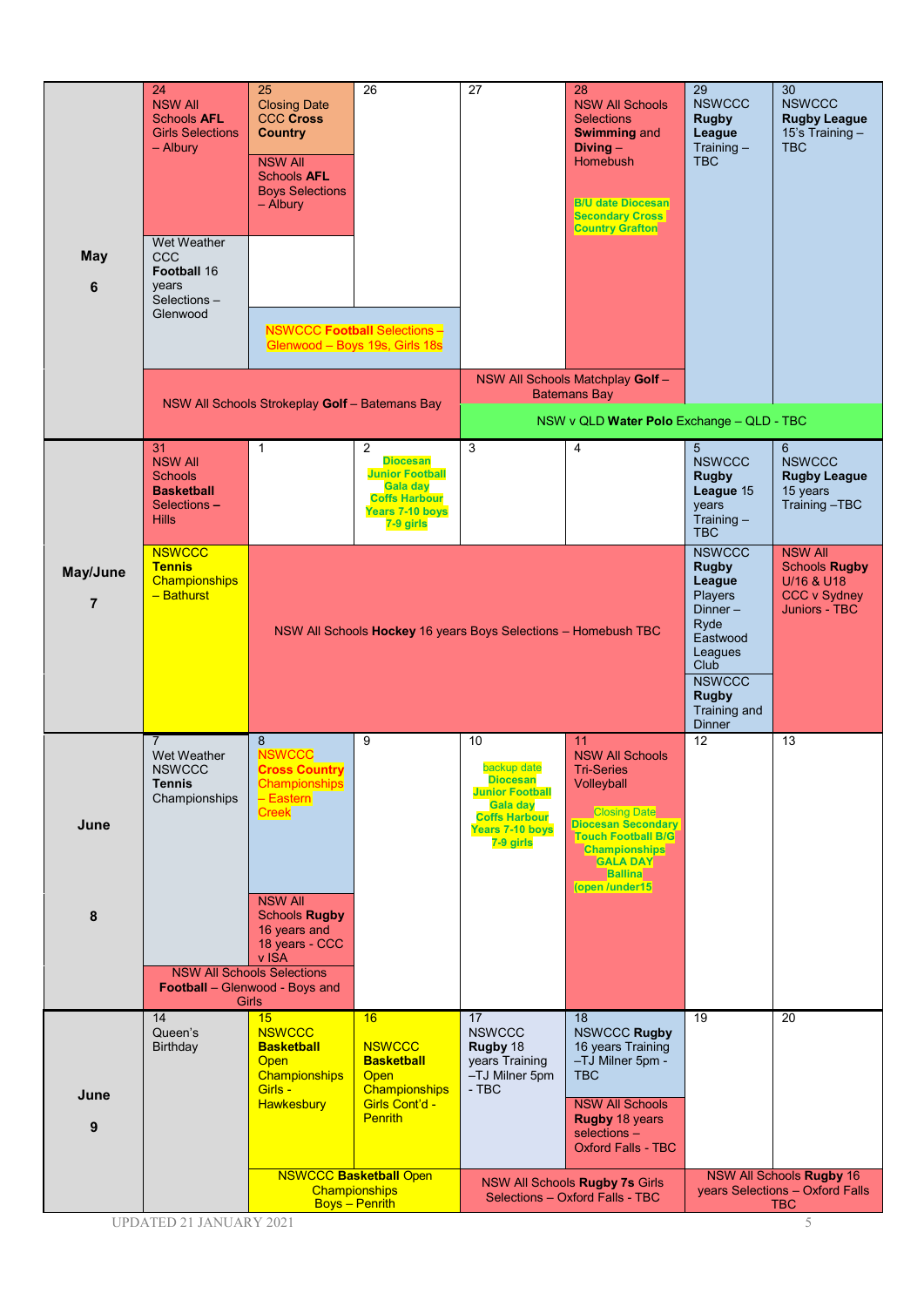| June<br>10      | 21                                          | 22<br>KO<br><b>Opens /under 15</b><br><b>Football B/G</b><br><b>Lismore v Armidale</b> | 23<br><b>Closing Date</b><br><b>CCC Hockey</b><br>Championships<br><b>Coffs Harbour</b><br><b>Back up date</b><br>Lismore v Armidale | 24<br><b>Closing Date</b><br><b>CCC Netball</b><br>Championships | 25<br>Last Day Term 2<br><b>NSWCCC</b><br>Knockout<br><b>Football Round 2</b><br>to be completed | 26                       | 27             |
|-----------------|---------------------------------------------|----------------------------------------------------------------------------------------|--------------------------------------------------------------------------------------------------------------------------------------|------------------------------------------------------------------|--------------------------------------------------------------------------------------------------|--------------------------|----------------|
|                 |                                             |                                                                                        | Football<br>Opens/under 15<br>B/G                                                                                                    |                                                                  | ASSRL Rugby League Championships 15 years and                                                    | 18 years - Redcliffe QLD |                |
|                 | 28                                          | 29                                                                                     | 30                                                                                                                                   |                                                                  | 2                                                                                                | 3                        | $\overline{4}$ |
| <b>SCHOOL</b>   |                                             | ASSRL Rugby League Championships 15 years and 18 years – Redcliffe QLD                 |                                                                                                                                      |                                                                  |                                                                                                  |                          |                |
| <b>HOLIDAYS</b> | Country Rugby League 15 years Camp - Mulgoa |                                                                                        |                                                                                                                                      |                                                                  |                                                                                                  |                          |                |
|                 | 5                                           | 6                                                                                      | 7                                                                                                                                    | 8                                                                | 9                                                                                                | 10                       | 11             |
|                 |                                             |                                                                                        |                                                                                                                                      |                                                                  |                                                                                                  |                          |                |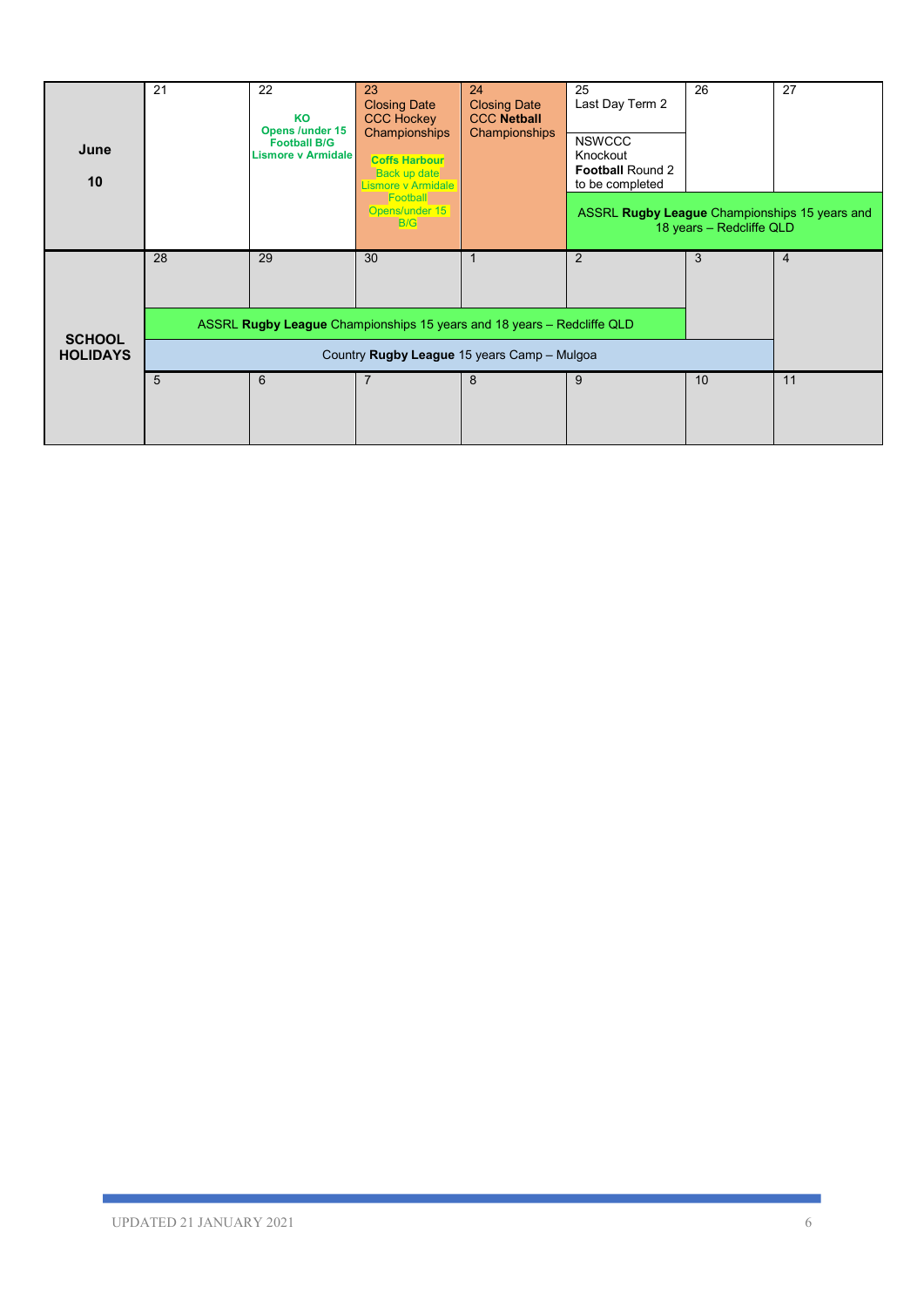## **NSWCCC CALENDAR - DRAFT TERM 3 2021**

| <b>WEEK</b>                              | <b>MONDAY</b>                                                                                                                                                                                | <b>TUESDAY</b>                                                                                                                                                                 | <b>WEDNESDAY</b>                                                                                                                                                                 | <b>THURSDAY</b>                                                                                       | <b>FRIDAY</b>                                                                            | <b>SATURDAY</b>              | <b>SUNDAY</b>                                                                                  |  |  |  |
|------------------------------------------|----------------------------------------------------------------------------------------------------------------------------------------------------------------------------------------------|--------------------------------------------------------------------------------------------------------------------------------------------------------------------------------|----------------------------------------------------------------------------------------------------------------------------------------------------------------------------------|-------------------------------------------------------------------------------------------------------|------------------------------------------------------------------------------------------|------------------------------|------------------------------------------------------------------------------------------------|--|--|--|
| July<br>1                                | 12<br>Term 3<br>commences<br><b>NSWCCC</b><br><b>Executive</b><br>Meeting - TBC                                                                                                              | 13                                                                                                                                                                             | 14                                                                                                                                                                               | 15<br><b>NSW All</b><br><b>Schools Cross</b><br>Country -<br><b>Eastern Creek</b>                     | 16<br>nominations close<br>diocesan junior<br>basketball                                 | 17                           | 18                                                                                             |  |  |  |
| July<br>$\overline{2}$                   | 19<br><b>NSW All Schools</b><br><b>Tri-Series</b><br>$Hockev-$<br>Homebush                                                                                                                   | 20                                                                                                                                                                             | 21<br><b>Dio Secondary</b><br><b>Touch Football</b><br><b>Championships</b><br><b>Gala Day Ballina</b>                                                                           | 22<br><b>NSWCCC</b><br><b>Knockout</b><br><b>Football Quarter</b><br><b>Finals to be</b><br>completed | 23<br><b>NSWCCC</b><br>Touch Camp-<br>Narrabeen                                          | 24                           | 25<br>SSA Netball - ACT - TBC<br><b>NSW All Schools Touch</b><br><b>Selections - Narrabeen</b> |  |  |  |
|                                          |                                                                                                                                                                                              |                                                                                                                                                                                |                                                                                                                                                                                  |                                                                                                       |                                                                                          | 2021 Summer Olympics - Tokyo |                                                                                                |  |  |  |
|                                          | 26<br><b>HSC Trials</b><br>commence ???                                                                                                                                                      | 27                                                                                                                                                                             | 28                                                                                                                                                                               | 29                                                                                                    | 30<br><b>Closing date</b><br><b>Diocesan Netball</b>                                     | 31                           | 1                                                                                              |  |  |  |
| July/August<br>3                         |                                                                                                                                                                                              |                                                                                                                                                                                |                                                                                                                                                                                  |                                                                                                       | <b>CSNSW Sport</b><br><b>Diocesan</b><br>Representative<br>Meeting $-$<br>Polding Centre |                              |                                                                                                |  |  |  |
|                                          |                                                                                                                                                                                              |                                                                                                                                                                                |                                                                                                                                                                                  |                                                                                                       |                                                                                          |                              | SSA Hockey Hobart TAS - TBC                                                                    |  |  |  |
|                                          |                                                                                                                                                                                              | SSA Netball - ACT - TBC<br>SSA AFL - Marrara NT - TBC                                                                                                                          |                                                                                                                                                                                  |                                                                                                       |                                                                                          |                              |                                                                                                |  |  |  |
|                                          | SSA Hockey - Hobart TAS - TBC                                                                                                                                                                |                                                                                                                                                                                |                                                                                                                                                                                  |                                                                                                       |                                                                                          |                              |                                                                                                |  |  |  |
|                                          | 2021 Summer Olympics - Tokyo                                                                                                                                                                 |                                                                                                                                                                                |                                                                                                                                                                                  |                                                                                                       |                                                                                          |                              |                                                                                                |  |  |  |
| <b>August</b><br>$\overline{\mathbf{4}}$ | $\overline{2}$                                                                                                                                                                               | 3<br>Day 1<br><b>Dio Secondary</b><br><b>Junior</b><br><b>Intermediate</b><br><b>Basketball</b><br><b>Coffs Harbour</b><br><b>NSWCCC</b><br><b>Hockey Boys</b><br>Championship | $\overline{4}$<br>Day 2<br><b>Dio Secondary</b><br><b>Junior</b><br><b>Intermediate</b><br><b>Basketball</b><br><b>Coffs Harbour</b><br><b>NSWCHS</b><br><b>Fixtures Meeting</b> | 5                                                                                                     | 6<br><b>NSWCPS</b><br>Meeting<br><b>NSWCHS</b><br>Meeting                                | $\overline{7}$               | 8                                                                                              |  |  |  |
|                                          |                                                                                                                                                                                              | - Newcastle                                                                                                                                                                    |                                                                                                                                                                                  |                                                                                                       | SSA Swimming - Brisbane QLD - TBC                                                        |                              |                                                                                                |  |  |  |
|                                          |                                                                                                                                                                                              |                                                                                                                                                                                |                                                                                                                                                                                  | SSA AFL - Marrara NT - TBC                                                                            |                                                                                          |                              |                                                                                                |  |  |  |
|                                          |                                                                                                                                                                                              |                                                                                                                                                                                | SSA Hockey Hobart TAS - TBC                                                                                                                                                      |                                                                                                       |                                                                                          |                              |                                                                                                |  |  |  |
|                                          | 9                                                                                                                                                                                            | 10                                                                                                                                                                             | 11                                                                                                                                                                               | 2021 Summer Olympics - Tokyo<br>$12 \overline{ }$                                                     | 13                                                                                       | 14                           | 15                                                                                             |  |  |  |
| <b>August</b><br>5                       |                                                                                                                                                                                              | <b>NSWCCC</b><br><b>Netball</b><br>Championship                                                                                                                                |                                                                                                                                                                                  | <b>Dio Secondary</b><br><b>Athletics at Coffs</b><br><b>Harbour</b>                                   |                                                                                          |                              | <b>Feast of the</b><br><b>Assumption</b>                                                       |  |  |  |
|                                          |                                                                                                                                                                                              | - Penrith                                                                                                                                                                      |                                                                                                                                                                                  |                                                                                                       |                                                                                          |                              | SSA Basketball - Bendigo VIC -<br>TBC                                                          |  |  |  |
| <b>August</b><br>6                       | 16                                                                                                                                                                                           | 17                                                                                                                                                                             | 18<br><b>Back up Date</b><br><b>Dio Secondary</b><br><b>Athletics at Coffs</b><br><b>Harbour</b><br><b>NSWCCC</b><br><b>Rugby League</b><br>Cup Finals - The                     | 19                                                                                                    | 20                                                                                       | 21                           | 22<br><b>SSA Baseball</b><br>- Lismore<br>SSA Volleyball - Brisbane QLD -<br><b>TBC</b>        |  |  |  |
|                                          |                                                                                                                                                                                              |                                                                                                                                                                                | <b>Kingsway</b>                                                                                                                                                                  |                                                                                                       |                                                                                          |                              |                                                                                                |  |  |  |
|                                          | <b>NSWCCC Hockey Girls</b><br>SSA Cross Country - Adelaide SA - TBC<br><b>Championships - Newcastle</b><br>SSA Golf-<br><b>Bellarine VIC -</b><br>SSA Basketball - Bendigo VIC - TBC<br>TBC. |                                                                                                                                                                                |                                                                                                                                                                                  |                                                                                                       |                                                                                          |                              |                                                                                                |  |  |  |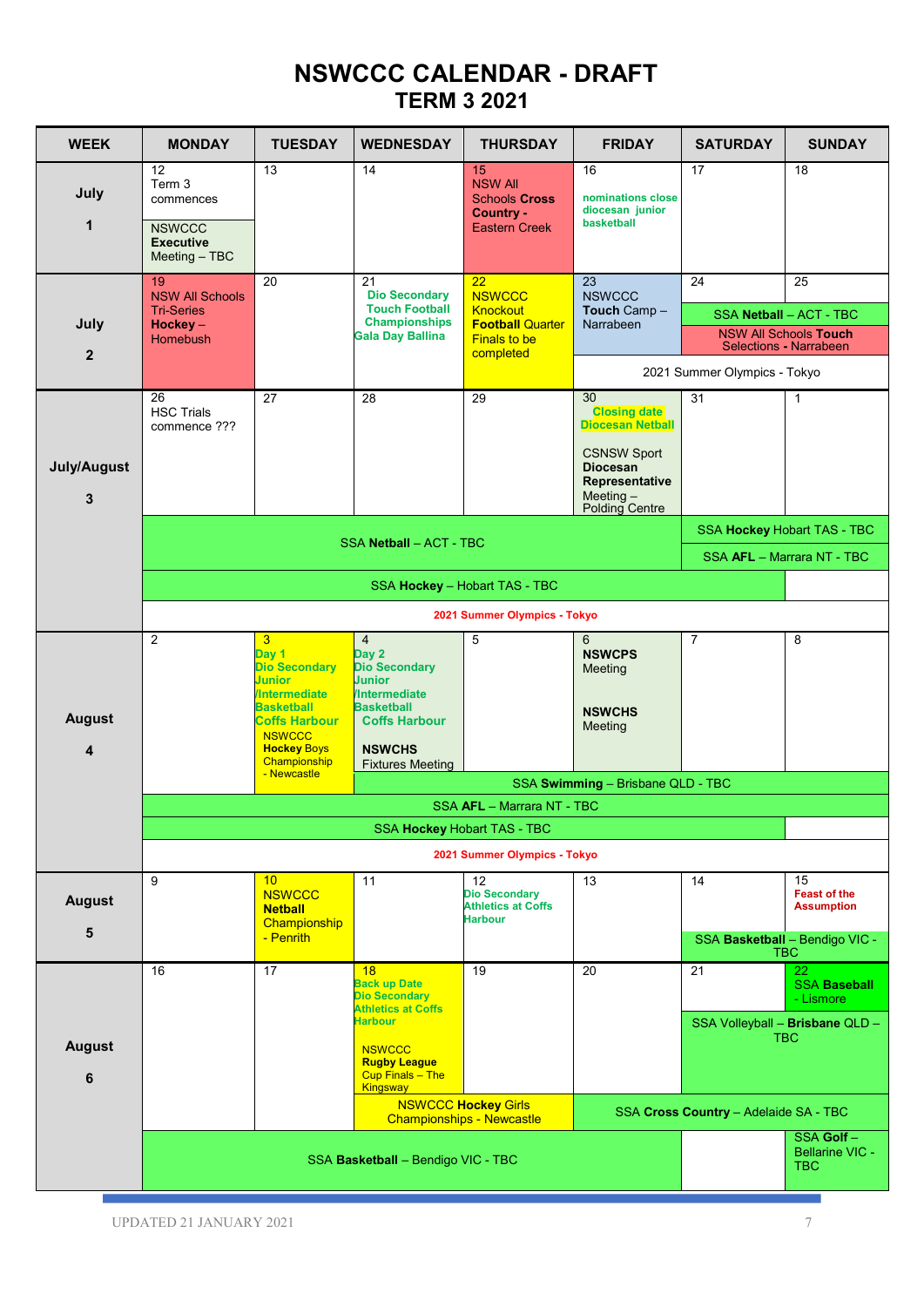| August/<br><b>September</b>      | 23<br><b>SSA Cross</b><br>Country $-$<br>Adelaide SA - -<br><b>TBC</b>                             | 24<br><b>NSWCCC</b><br><b>Football</b><br>Knockout<br>Semi Final-<br>Glenwood                 | 25<br><b>NSWCCC</b><br><b>Football</b><br><b>Knockout Final -</b><br>Glenwood        | 26                                                                                                                                                                                              | 27<br><b>Closing Date</b><br><b>CCC Athletics</b>                                                                                                                                                                                                                                                             | 28             | 29                                                     |
|----------------------------------|----------------------------------------------------------------------------------------------------|-----------------------------------------------------------------------------------------------|--------------------------------------------------------------------------------------|-------------------------------------------------------------------------------------------------------------------------------------------------------------------------------------------------|---------------------------------------------------------------------------------------------------------------------------------------------------------------------------------------------------------------------------------------------------------------------------------------------------------------|----------------|--------------------------------------------------------|
| $\overline{7}$                   |                                                                                                    |                                                                                               | SSA Volleyball - Brisbane QLD - TBC                                                  |                                                                                                                                                                                                 |                                                                                                                                                                                                                                                                                                               |                |                                                        |
|                                  |                                                                                                    |                                                                                               | SSA Golf - Bellarine VIC - TBC                                                       |                                                                                                                                                                                                 |                                                                                                                                                                                                                                                                                                               |                |                                                        |
|                                  |                                                                                                    |                                                                                               | <b>SSA Baseball - Lismore</b>                                                        |                                                                                                                                                                                                 |                                                                                                                                                                                                                                                                                                               |                |                                                        |
| August/<br><b>September</b><br>8 | 30<br><b>NSW Champion</b><br><b>Schools</b><br><b>Basketball</b><br>Tournament-<br><b>Terrigal</b> | 31<br><b>NSW Schools</b><br>Knockout<br><b>Football</b><br><b>Challenge Cup</b><br>- Glenwood | 1.<br><b>Closing Date</b><br><b>Cricket</b><br><b>Berg/Downie</b>                    | $\overline{2}$<br><b>Diocesan Secondary</b><br><b>Netball</b><br>(Junior/intermediate/ senior)<br><b>Championships</b><br><b>Pt Macquarie</b>                                                   | 3<br><b>NSWCCC</b><br><b>Athletics</b><br><b>Championships-</b><br><b>SOPA</b><br><b>Closing date</b><br>Diocesan Volleyball                                                                                                                                                                                  | $\overline{4}$ | 5<br><b>SSA Football</b><br>- Glenwood -<br><b>TBC</b> |
| <b>September</b><br>9            | 6                                                                                                  | $\overline{7}$<br><b>NSWCCC</b><br><b>Team Touch</b><br>Training                              | 8                                                                                    | 9<br><b>NSW All</b><br><b>Schools</b><br>Challenge<br>Netball -<br><b>Homebush</b>                                                                                                              | 10                                                                                                                                                                                                                                                                                                            | 11             | $\overline{12}$                                        |
|                                  |                                                                                                    | SSA Football - Glenwood - TBC                                                                 |                                                                                      | SSA Softball - Perth - WA                                                                                                                                                                       |                                                                                                                                                                                                                                                                                                               |                |                                                        |
|                                  |                                                                                                    |                                                                                               |                                                                                      | National Touch League Championships - Caloundra - TBC                                                                                                                                           |                                                                                                                                                                                                                                                                                                               |                |                                                        |
| <b>September</b><br>10           | 13                                                                                                 | 14                                                                                            | 15<br><b>Closing Date</b><br><b>CCC Basketball</b><br><b>Junior</b><br>Championships | 16<br><b>Closing Date</b><br><b>NSWCCC</b><br><b>Water Polo</b><br>Championships<br><b>Closing date</b><br><b>Diocesan</b><br><b>Gymnastics</b><br>SSA Triathlon Championships - Hervey Bay QLD | 17<br><b>Closing Date</b><br><b>NSWCCC Blue</b><br><b>Award</b><br>nominations<br><b>Closing Date</b><br><b>NSWCCC Life</b><br>Membership/<br><b>Service Award</b><br>nominations<br><b>Closing Date</b><br><b>NSWCCC</b><br><b>Officials</b> and<br><b>Conveners</b><br>Nominations<br>2021<br>End of Term 3 | 18             | 19                                                     |
|                                  |                                                                                                    |                                                                                               |                                                                                      | <b>SSA Softball - Perth WA</b>                                                                                                                                                                  |                                                                                                                                                                                                                                                                                                               |                |                                                        |
| <b>SCHOOL</b>                    | 20                                                                                                 | 21                                                                                            | 22                                                                                   | 23                                                                                                                                                                                              | $\overline{24}$                                                                                                                                                                                                                                                                                               | 25             | 26                                                     |
| <b>HOLIDAYS</b>                  | 27                                                                                                 | 28                                                                                            | 29                                                                                   | 30                                                                                                                                                                                              | $\mathbf{1}$                                                                                                                                                                                                                                                                                                  | 2              | 3                                                      |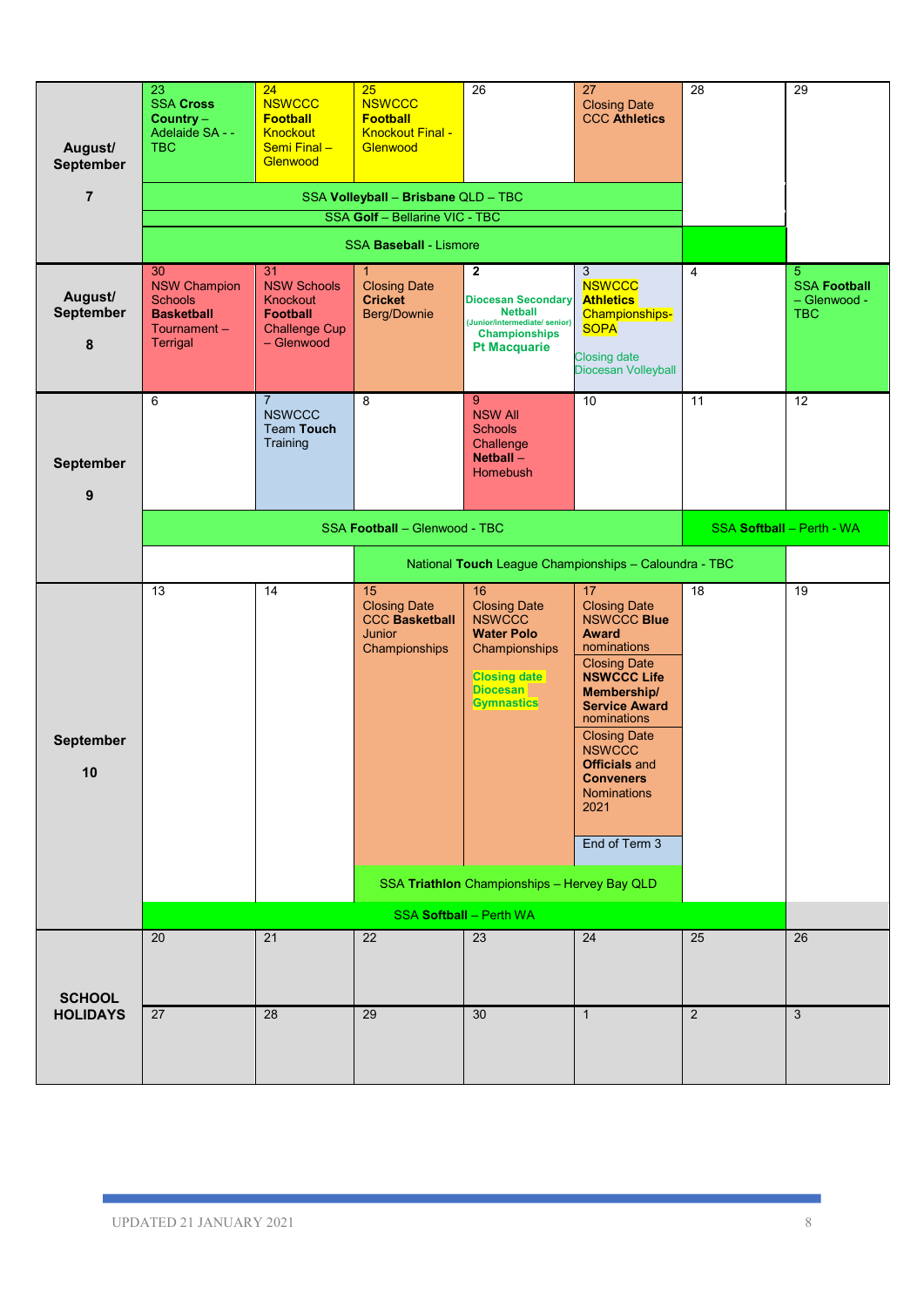## **NSWCCC CALENDAR - DRAFT TERM 4 2021**

| <b>WEEK</b>                                            | <b>MONDAY</b>                                                                                                                                               | <b>TUESDAY</b>                                                                                       | <b>WEDNESDAY</b>                                                                                                                                                                             | <b>THURSDAY</b>                                                                                                                                                                                       | <b>FRIDAY</b>                                                                                                                                                                            | <b>SATURDAY</b>              | <b>SUNDAY</b>                                                              |
|--------------------------------------------------------|-------------------------------------------------------------------------------------------------------------------------------------------------------------|------------------------------------------------------------------------------------------------------|----------------------------------------------------------------------------------------------------------------------------------------------------------------------------------------------|-------------------------------------------------------------------------------------------------------------------------------------------------------------------------------------------------------|------------------------------------------------------------------------------------------------------------------------------------------------------------------------------------------|------------------------------|----------------------------------------------------------------------------|
| <b>October</b><br>$\mathbf 1$                          | $\overline{4}$<br>Labour Day                                                                                                                                | 5<br>Term 4<br>Commences<br><b>NSWCCC</b><br><b>Blue Award</b><br>Meeting -<br><b>Polding Centre</b> | 6<br><b>NSWCCC</b><br><b>Executive</b><br>Meeting                                                                                                                                            | 7                                                                                                                                                                                                     | 8<br>Diocesan Volleyball<br><b>Championships</b><br><b>Coffs Harbour</b><br><b>Closing date</b><br><b>Diocesan Water Polo</b><br><b>Closing date Diocesan</b><br><b>Golf nominations</b> | 9                            | 10<br><b>SSA Tennis - Perth WA</b>                                         |
| <b>October</b><br>$\mathbf{2}$                         | 11<br>NSWCCC AGM<br>- Polding<br><b>Centre</b>                                                                                                              | $12 \overline{ }$                                                                                    | 13                                                                                                                                                                                           | 14                                                                                                                                                                                                    | 15<br><b>NSWCCC Blue</b><br><b>Award Meeting -</b><br><b>TBC</b>                                                                                                                         | 16                           | 17                                                                         |
|                                                        |                                                                                                                                                             |                                                                                                      |                                                                                                                                                                                              | <b>SSA Tennis - Perth WA</b>                                                                                                                                                                          |                                                                                                                                                                                          |                              |                                                                            |
| October<br>3                                           | 18                                                                                                                                                          | 19                                                                                                   | 20 <sub>2</sub><br><b>NSWCCC</b><br><b>Cricket Berg</b><br>Round 1 & 2<br><b>Secondary Sports</b><br><b>Collaborative</b><br><b>Network Meeting-</b><br><b>Invercauld House</b><br>(evening) | 21<br><b>NSWCCC</b><br><b>Cricket Downie</b><br>Round 1 played<br>by date<br><b>Secondary</b><br><b>Sports</b><br><b>Collaborative</b><br><b>Network-Meeting</b><br><b>Invercauld</b><br><b>House</b> | 22<br><b>Secondary Sports</b><br><b>Collaborative Network</b><br><b>Meeting - Invercauld</b><br><b>House</b>                                                                             | 23                           | 24                                                                         |
| October/<br><b>November</b><br>$\overline{\mathbf{4}}$ | 25<br><b>NSWCCC Basketball Junior</b><br><b>Championships Boys</b><br>$-$ Penrith<br><b>NSWCCC Basketball Junior</b><br>Championships Girls -<br>Hawkesbury | 26<br><b>Diocesan</b><br><b>Gymnastics</b><br><b>Grafton (TBC)</b>                                   | 27<br><b>NSWCCC</b><br><b>Water Polo</b><br><b>Girls Open</b><br>Championships<br>- Homebush                                                                                                 | 28                                                                                                                                                                                                    | 29<br><b>NSWCCC Water</b><br><b>Polo Girls Junior</b><br>Championships -<br><b>Homebush</b>                                                                                              | 30                           | 31<br>SSA Touch -<br>Wagga Wagga<br>$-$ TBC                                |
| <b>November</b><br>5                                   | $\mathbf{1}$                                                                                                                                                | $\overline{2}$                                                                                       | 3<br><b>NSWCCC</b><br><b>Cricket Berg</b><br><b>Round 3 &amp; 4</b>                                                                                                                          | $\overline{4}$<br><b>Diocesan</b><br><b>Water Polo</b><br><b>Championships</b><br>Seniors-<br><b>Alstonville)</b><br><b>NSWCCC</b><br><b>Cricket Downie</b><br>Round 2 played<br>by date              | 5                                                                                                                                                                                        | 6                            | $\overline{7}$                                                             |
|                                                        |                                                                                                                                                             |                                                                                                      | SSA Touch - Wagga Wagga - TBC                                                                                                                                                                |                                                                                                                                                                                                       |                                                                                                                                                                                          |                              |                                                                            |
| <b>November</b><br>6                                   | 8                                                                                                                                                           | 9<br><b>Diocesan</b><br><b>Secondary</b><br>Golf<br><b>Championships</b><br><b>Coffs Harbour</b>     | 10                                                                                                                                                                                           | 11<br><b>Diocesan</b><br><b>Water Polo</b><br><b>Championships</b><br>(Juniors<br><b>Alstonville</b> )                                                                                                | 12<br><b>NSWCPS</b><br>Meeting<br><b>NSWCHS AGM</b>                                                                                                                                      | 13<br>SSA Diving - QLD - TBC | 14<br>Years 7-9 Sport<br><b>Enrichment</b><br>$Camp -$<br><b>Narrabeen</b> |
|                                                        | 15                                                                                                                                                          | 16                                                                                                   | 17                                                                                                                                                                                           | 18                                                                                                                                                                                                    | 19                                                                                                                                                                                       | 20                           | 21                                                                         |
| <b>November</b><br>$\overline{7}$                      | Years 7-9 Sport<br><b>Enrichment Camp-</b><br><b>Narrabeen</b><br>NSW Champion Schools Cricket -<br><b>TBC</b>                                              | Years 7-9 Sport<br><b>Enrichment Camp</b><br>-Narrabeen                                              |                                                                                                                                                                                              |                                                                                                                                                                                                       |                                                                                                                                                                                          |                              |                                                                            |
|                                                        |                                                                                                                                                             |                                                                                                      | SSA Diving - QLD - TBC                                                                                                                                                                       |                                                                                                                                                                                                       |                                                                                                                                                                                          |                              |                                                                            |
| <b>November</b><br>8                                   | 22                                                                                                                                                          | 23                                                                                                   | 24<br><b>NSWCCC</b><br><b>Cricket Berg</b><br><b>Semis &amp; Final</b>                                                                                                                       | 25<br><b>NSWCCC</b><br><b>Cricket Downie</b><br>Round 3 played<br>by date                                                                                                                             | 26                                                                                                                                                                                       | 27                           | 28                                                                         |